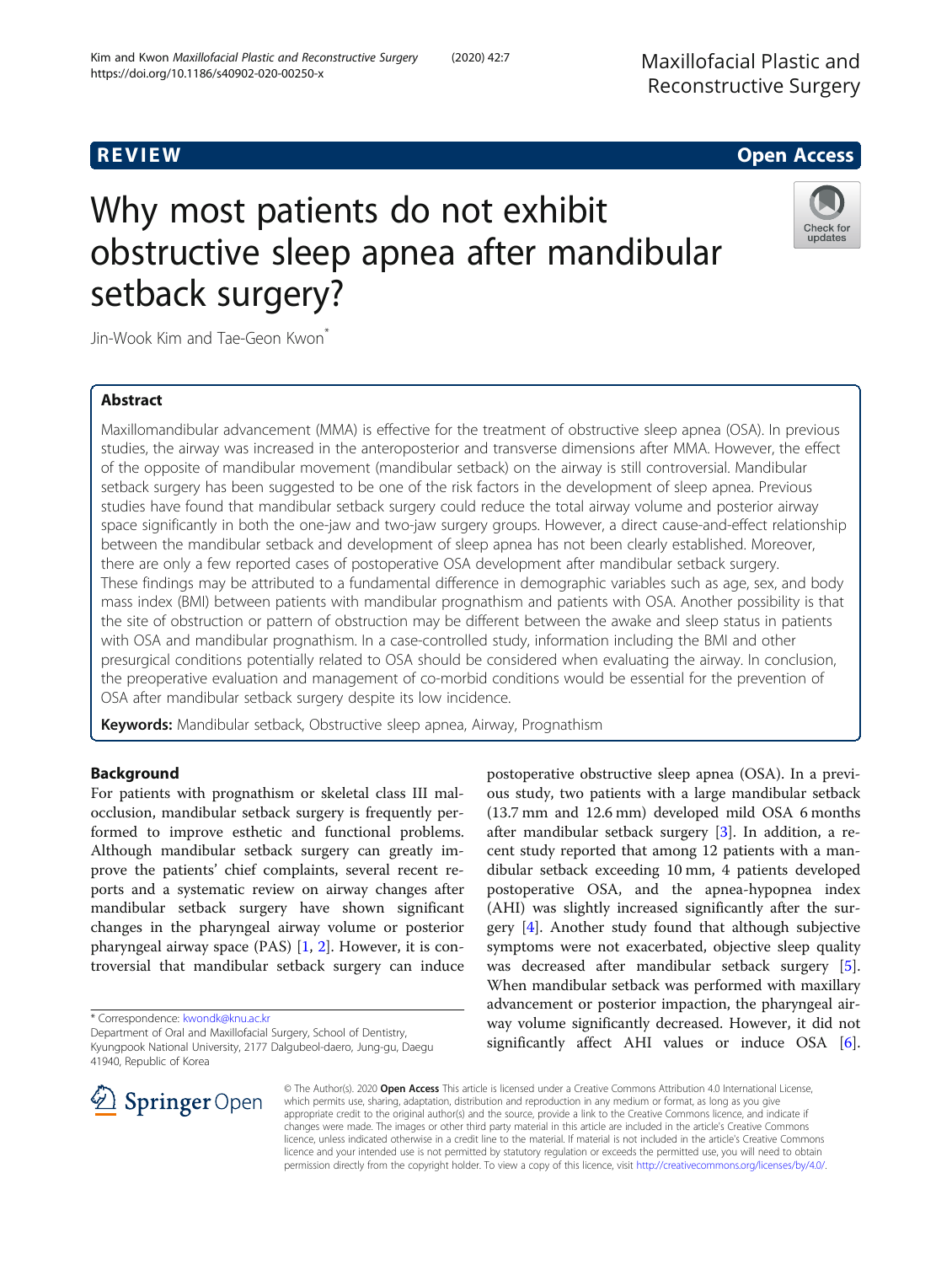<span id="page-1-0"></span>Furthermore, two systematic reviews indicated that there was no clear evidence to confirm whether two-jaw surgery or isolated mandibular surgery may be a causative factor of OSA development  $[1, 7]$  $[1, 7]$  $[1, 7]$  $[1, 7]$ . Currently, a direct cause-and-effect relationship between the mandibular setback and development of sleep apnea has not been clearly established.

Positive airway pressure therapy is primarily recommended for patients with severe OSA. However, when patients with severe OSA cannot tolerate the therapy, maxillomandibular advancement (MMA) is recommended as a surgical option to increase the airway space [[8\]](#page-6-0). A meta-analysis of the efficacy of MMA for treating OSA has been conducted using the results from 45 studies involving 455 patients [\[9\]](#page-6-0) and clearly showed MMA can improve airway patency. In previous assessments of three-dimensional (3D) airway changes after MMA, the total airway volume was significantly increased [[10](#page-6-0)–[12](#page-6-0)]. The increase in the transverse airway was even greater than that in the anteroposterior airway [[13\]](#page-6-0).

Based on the results of previous studies involving mandibular setback, in the reverse direction of mandibular advancement, it can be assumed that there would be many OSA patients or a risk of OSA development after mandibular setback surgery. Various studies have indicated the possibility of sleepdisordered breathing after mandibular setback surgery. However, there are only a few reported cases of postoperative OSA development. The purpose of this review is to investigate various factors related to postoperative airway changes after mandibular setback surgery and answer the key question: why most patients do not exhibit OSA after a significant amount of mandibular setback?

#### Review

Orthognathic surgery that moves maxillomandibular structures could affect skeletal structures and related soft tissues including the soft palate, tongue, and epiglottis. Nasopharyngeal and oropharyngeal airways are significantly affected by the direction and amount of maxilla and mandibular movements [[1](#page-6-0), [11](#page-6-0), [12](#page-6-0)]. Advancement surgeries such as MMA could significantly improve the oropharyngeal airway; however, the posterior movement of the mandible usually narrows the airway [[1,](#page-6-0) [2,](#page-6-0) [8](#page-6-0), [9\]](#page-6-0). In this review, the difference in the results of MMA and mandibular setback was compared, and potential factors related to the development of OSA after mandibular setback surgery were reviewed.

## Significant airway reduction after mandibular setback surgery

Various studies on mandibular setback surgery have reported that the airway volume was significantly decreased. Based on a review of previous literature on the pharyngeal airway volume, the total pharyngeal airway volume (TPV) was decreased to 75.2 ~ 80.9% after surgery and recovered to  $70.7 \sim 87.7\%$  over 1 year after surgery compared with the presurgical volume  $[14–19]$  $[14–19]$  $[14–19]$  $[14–19]$  (Table 1). It was also reported that two-jaw surgery with mandibular setback and maxillary advancement or with maxillary posterior impaction could induce significant airway volume reduction after surgery [[4,](#page-6-0) [6](#page-6-0), [14](#page-6-0)–[16](#page-6-0), [18,](#page-6-0) [20](#page-6-0)–[24\]](#page-6-0). The TPV was decreased to  $82.0 \sim 96.8\%$  in the short term after surgery and recovered to  $84.5 \sim 98.0\%$  around 6 months after surgery (Table [2\)](#page-2-0). However, the degree of airway reduction was smaller than that in mandibular setback surgery alone  $[6, 6]$  $[6, 6]$  $[6, 6]$ [14](#page-6-0), [16](#page-6-0), [25](#page-6-0), [26\]](#page-7-0). Immediately after surgery, airway narrowing was more severe because of soft tissue edema.

Table 1 Changes in the total pharyngeal airway volume after isolated mandibular setback surgery for mandibular prognathism

| Ref.                     | n   | Age (years,<br>mean $\pm$ SD,<br>range) | BMI               | Surgery                                   | Follow-up                           | Total pharyngeal airway volume (cm <sup>3</sup> ) |                    |                 |                    |
|--------------------------|-----|-----------------------------------------|-------------------|-------------------------------------------|-------------------------------------|---------------------------------------------------|--------------------|-----------------|--------------------|
|                          |     |                                         |                   |                                           |                                     | TO <sup>a</sup>                                   | T1                 | T <sub>2</sub>  | T <sub>3</sub>     |
| Park JW<br>$(2010)$ [17] |     | 12 25.5                                 |                   | MnS                                       | Pre and post 6 mo                   | 17.6<br>$(100.0\%)$                               |                    | 16.1<br>(91.3%) |                    |
| Hong JS<br>$(2011)$ [15] |     | $12 \quad 23.2 \pm 3.6$                 |                   | MnS (no skeletal movement<br>information) | Pre and post 2 mo                   | 8.5<br>$(100.0\%)$                                | 6.9<br>$(80.9\%)$  |                 |                    |
| Park SB (2012)<br>$[18]$ | -20 | Total $23.0 \pm 3.0$<br>$(19 - 29)$     |                   | MnS (setback $7.9 \pm 3.6$ mm)            | Pre and post 5 mo and<br>post 17 mo | 36.6<br>$(100.0\%)$                               |                    | 32.4<br>(88.5%) | 32.1<br>(87.7%)    |
| Hatab (2015)<br>$[14]$   | 9   | Total $21.8 \pm 3.4$<br>$(18 - 30)$     |                   | MnS (no skeletal movement<br>information) | Pre and post 3 mo                   | 30<br>$(100.0\%)$                                 | 22.5<br>(75.2%)    |                 |                    |
| Shah (2016)<br>$[19]$    |     | 29 $23.7 \pm 6.3$ (18-<br>52)           |                   | MnS (setback 7.7 mm)                      | Pre and post 6 mo and 1<br>year     | 35.5<br>$(100.0\%)$                               |                    | 24.4<br>(68.7%) | 25.1<br>(70.7%)    |
| Lee ST (2019)<br>$[16]$  |     | $25 \quad 23.0 \pm 4.4$                 | $22.4 \pm$<br>3.5 | MnS (setback $9.1 \pm 2.6$ mm)            | Pre and post 1 mo and 1<br>year     | 26<br>$(100.0\%)$                                 | 19.6<br>$(75.4\%)$ |                 | 22.1<br>$(85.0\%)$ |
| Total                    |     |                                         |                   |                                           |                                     | (100.0%)                                          | $(77.1\%)$         | $(82.9\%)$      | $(81.1\%)$         |

MnS mandibular setback surgery (amount of setback), Pre preoperative, Post postoperative, mo, months

The preoperative state (T0) was set as 100%. T0, preoperative; T1, postoperative 1–4 months; T2, postoperative 5–6 months; T3, postoperative 1 year. The total age indicates that the study did not define the value for individual study groups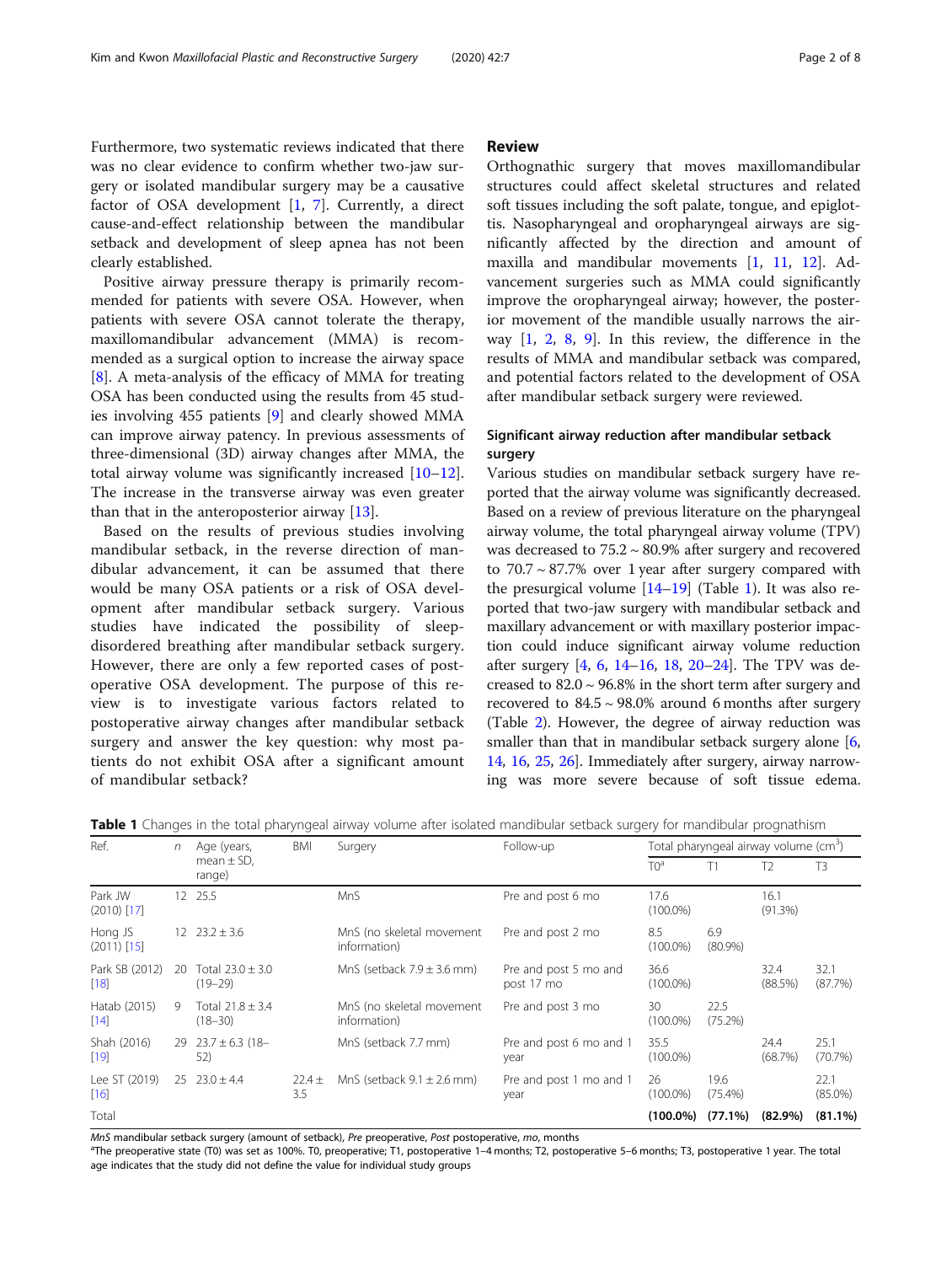| Ref.                     | n  | Age (years,                      | <b>BMI</b>                        | Surgery                                                                         | Follow-up                       | Total pharyngeal airway volume (cm <sup>3</sup> ) |                     |                     |                    |
|--------------------------|----|----------------------------------|-----------------------------------|---------------------------------------------------------------------------------|---------------------------------|---------------------------------------------------|---------------------|---------------------|--------------------|
|                          |    | mean $\pm$ SD,<br>range)         |                                   |                                                                                 |                                 | TO <sup>a</sup>                                   | T1                  | T <sub>2</sub>      | T <sub>3</sub>     |
| Hong JS<br>$(2011)$ [15] | 9  | $22.2 \pm 4.8$                   |                                   | $MnS + MxA(?)$ (no skeletal<br>movement information)                            | Pre and post<br>$2 \text{ mo}$  | 8.2<br>$(100.0\%)$                                | 7.1<br>$(86.8\%)$   |                     |                    |
| Lee Y<br>$(2012)$ [23]   | 21 | $22.7(18.1 -$<br>33.4)           | $20.8 \pm 2.6$<br>$(17.6 - 26.1)$ | MnS (setback $9.2 \pm 4.6$ mm). Mx<br>pst impaction $(5.3 \pm 2.6 \text{ mm})$  | Pre and post<br>3 mo and 6 mo   | 25.1<br>$(100.0\%)$                               | 24.3<br>$(96.8\%)$  | 24.6<br>$(98.0\%)$  |                    |
| Park SB<br>$(2012)$ [18] | 16 | Total 23.0 $\pm$<br>$3.0(19-29)$ |                                   | MnS (setback $4.2 \pm 1.7$ mm),<br>MxA (adv $7.2 \pm 3.4$ mm)                   | Pre and post<br>5 mo and 17 mo  | 38.2<br>$(100.0\%)$                               |                     | 33.9<br>(88.7%)     | 36.2<br>$(94.8\%)$ |
| Li YM<br>$(2014)$ [24]   | 29 | 23.6 (18-35)                     | $<$ 30                            | MnS (setback $5.8 \pm 1.7$ mm),<br>MxA (adv $3.5 \pm 0.8$ mm)                   | Pre and post<br>6 mo            | 28.51<br>$(100.0\%)$                              |                     | 26.54<br>$(93.1\%)$ |                    |
| Kim MA<br>$(2014)$ [22]  |    | $25 \quad 23.7 \pm 4.3$          |                                   | MnS (setback $8.8 \pm 5.5$ mm), Mx<br>pst impaction $(3.4 \pm 2.2 \text{ mm})$  |                                 | 44<br>$(100.0\%)$                                 |                     | 42.3<br>$(96.1\%)$  |                    |
| Hsieh<br>$(2015)$ $[20]$ |    | 32 $24.0 \pm 3.9$<br>$(18 - 32)$ | $20.1 \pm 2.5$                    | MnS (setback 7.0 mm), Mx<br>pst impaction (3.4 mm)                              | Pre and post<br>6 mo            | 23.1<br>$(100.0\%)$                               |                     | 20.4<br>(88.3%)     |                    |
| Hatab<br>$(2015)$ [14]   | 11 | Total 21.8 $\pm$<br>$3.4(18-30)$ |                                   | MnS + MxA (no skeletal<br>movement information)                                 | Pre and post<br>$3 \text{ mo}$  | 30.3<br>$(100.0\%)$                               | 27.27<br>$(90.0\%)$ |                     |                    |
| Kim HS<br>$(2016)$ [21]  |    | 38 $23.8 \pm 5.9$<br>$(17-44)$   | $21.1 \pm 2.7$                    | MnS (setback $6.2 \pm 3.1$ mm),<br>Mx post impaction                            | Pre and post<br>3 mo and 6 mo   | 23.4<br>$(100.0\%)$                               | 20.08<br>$(85.8\%)$ | 20.09<br>$(85.9\%)$ |                    |
| Jang SI<br>$(2018)$ [6]  |    | $13 \quad 23.9 \pm 5.2$          | $24.9 \pm 2.5$                    | MnS (setback $10.2 \pm 3.3$ mm), Mx<br>pst impaction $(3.9 \pm 1.7 \text{ mm})$ | Pre and post<br>7 mo            | 15.95<br>$(100.0\%)$                              |                     | 13.48<br>$(84.5\%)$ |                    |
| Lee ST<br>$(2019)$ [16]  | 23 | $23.3 \pm 4.2$                   | $24.5 \pm 4.5$                    | MnS (setback $9.9 \pm 4.0$ mm), Mx<br>pst impaction $(3.4 \pm 1.7 \text{ mm})$  | Pre and post<br>1 mo and 1 year | 30.5<br>$(100.0\%)$                               | 25<br>$(82.0\%)$    |                     | 26.7<br>(87.5%)    |
| Yang HJ<br>$(2020)$ [4]  |    | 12 $21.8 \pm 2.9$                | $21.1(17.8 -$<br>25.2)            | MnS (setback 11.8 mm, 9.6 ~ 14.3 mm)<br>Mx pst impaction (3.82 mm)              | Pre and post 4-<br>6 mo         | 23<br>$(100.0\%)$                                 |                     | 21.1<br>(91.7%)     |                    |
| Total                    |    |                                  |                                   |                                                                                 |                                 | $(100.0\%)$                                       | (88.3%)             | $(90.8\%)$          | $(91.2\%)$         |

<span id="page-2-0"></span>Table 2 Changes in in the total pharyngeal airway volume after two-jaw surgery for mandibular prognathism

MnS mandibular setback surgery (amount of setback), MxA maxillary advancement (adv), Mx pst impaction maxillary posterior impaction, Pre preoperative, Post postoperative, mo months.

The preoperative state (T0) was set as 100%. T0, preoperative; T1, postoperative 1–4 months; T2, postoperative 5–6 months; T3, postoperative 1 year. The total age indicates that the study did not define the value for individual study groups

Although airway narrowing was improved after surgery, the pharyngeal airway volume remained lower compared with the preoperative airway volume. The comparative studies and meta-analysis of mandibular setback surgery have shown that maxillary advancement or maxillary posterior impaction would be able to attenuate the narrowing of the airway [[2,](#page-6-0) [27](#page-7-0)].

The AHI is defined as the total number of apneas and hypopneas per hour of sleep by polysomnography. There have been several reports on the AHI before or after mandibular setback surgery [[3](#page-6-0)–[6,](#page-6-0) [26](#page-7-0), [28](#page-7-0), [29\]](#page-7-0). The categories for OSA can be defined as follows: normal, AHI < 5; mild sleep apnea,  $5 \leq AHI$  < 15; moderate sleep apnea,  $15 \leq AHI < 30$ ; severe sleep apnea, AHI ≥ 30 [\[30](#page-7-0)]. The average AHI of patients was reported to range from 0.4 to 3.1 before surgery and 1.1 to 4.75 after surgery. The estimated total average of the preoperative and postoperative AHI was  $1.9 \pm 0.8$  and  $2.3 \pm 1.1$ , respectively (Table [3](#page-3-0)). Based on the OSA categories, most studies demonstrated that the average AHI after mandibular setback surgery with or without maxillary advancement remained normal even though there was a slight increase in the AHI value after surgery. According to World Health Organization definitions,  $BMI \geq 30 \text{ kg/m}^2$  can be

defined as obesity, and BMI 25–29.9 kg/m<sup>2</sup> can be defined as overweight  $[31]$  $[31]$ . Since the most of the studies on airway changes after mandibular setback surgery frequently included non-obese or non-overweight (BMI < 25) and non-OSA patients before surgery, it can be hypothesized that there may be a lower risk of OSA development among these patients [\[3,](#page-6-0) [6](#page-6-0), [16,](#page-6-0) [20](#page-6-0), [21,](#page-6-0) [23](#page-6-0), [26](#page-7-0), [28,](#page-7-0) [29](#page-7-0), [32](#page-7-0)] (Table [3](#page-3-0)).

A narrowing airway can eventually lead to the development of breathing problems and OSA after surgery, as indicated by several studies [\[3,](#page-6-0) [15](#page-6-0), [28,](#page-7-0) [33\]](#page-7-0). Postoperative OSA development after mandibular setback surgery has been reported in several studies  $[3, 4, 26]$  $[3, 4, 26]$  $[3, 4, 26]$  $[3, 4, 26]$  $[3, 4, 26]$  $[3, 4, 26]$ . Table [4](#page-3-0) summarizes the information for seven reported cases of OSA after mandibular setback surgery. The overall amount of mandibular setback was large in these patients (9.61– 14.26 mm) compared with patients in the previous studies, which investigated airway changes after mandibular setback surgery shown in (Table [1](#page-1-0)). One patient who developed postoperative OSA already had a high BMI and AHI before surgery  $[26]$  $[26]$ . Interestingly, even for an underweight patient with a normal AHI (BMI of 18.9, preoperative AHI of 0.2), the AHI was increased to  $7 \,$  [\[4](#page-6-0)].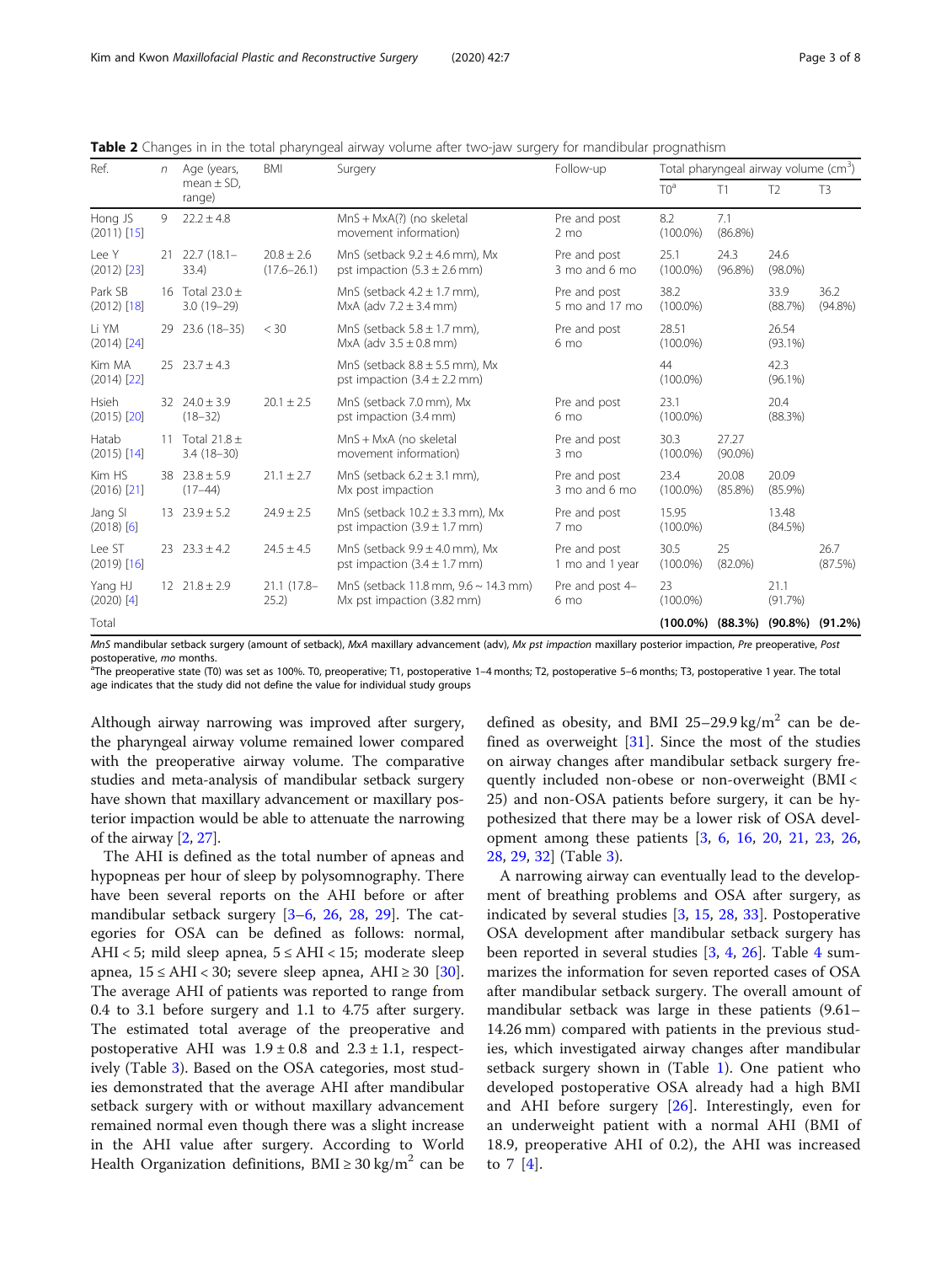|                                      | Age (years)  |                   | BMI before surgery (kg/m <sup>2</sup> ) |                   | AHI (before surgery)             |                               | AHI (after surgery)        |                               |
|--------------------------------------|--------------|-------------------|-----------------------------------------|-------------------|----------------------------------|-------------------------------|----------------------------|-------------------------------|
|                                      | Average      | $\pm$ SD or range | Average                                 | $\pm$ SD or range | Average                          | $\pm$ SD or range             | Average                    | $\pm$ SD or range             |
| Hasebe (2011) $[3]$ , 1 + 2 jaw      | 22           |                   | 21.3                                    | $17.2 - 33.7$     | $1$ -jaw 2.2;<br>$2$ -jaw 2.9    | 1-jaw 3.3;<br>$2$ -jaw 3.3    | $1$ -jaw 2.7;<br>2-jaw 2.1 | $1$ -jaw 3.4;<br>$2$ -jaw 1.7 |
| Gokce (2012) [28], 2 jaw             | 20.9         | $\pm 0.8$         | 22.3                                    | ± 4.2             | 2.1                              | 2.74                          | 1.4                        | 1.75                          |
| Lee Y (2012) [23], 2 jaw             | 22.7         | $18.1 - 33.4$     | 20.8                                    | ± 2.6             |                                  |                               |                            |                               |
| Kobayashi (2013) [32], 1 + 2 jaw     | 24           | $16 - 38$         | 21.4                                    | $16.1 - 30.9$     |                                  |                               |                            |                               |
| Uesugi (2014) $[26]$ , 1 + 2 jaw     | 23           | $16 - 54$         | 21.1                                    | $15 - 34.4$       | $1$ -jaw $3.1$ ;<br>$2$ -jaw 1.9 | 1-jaw $3.2$ ;<br>$2$ -jaw 1.7 | 1-jaw 3.4;<br>$2$ -jaw 2.2 | 1-jaw 4.1;<br>$2$ -jaw 2.1    |
| Hsieh (2015) [20], 2 jaw             | 24           | ± 3.9             | 20.1                                    | ± 2.5             |                                  |                               |                            |                               |
| Kim HS (2016) [21], 2 jaw            | 23.8         | ± 5.9             | 21.1                                    | ± 2.7             |                                  |                               |                            |                               |
| Jang SI (2018) [6], 2 jaw            | 23.9         | ± 5.2             | 24.9                                    | ± 2.5             | 2.24                             | 1.24                          | 4.75                       | 5.91                          |
| Lee ST (2019) $[16]$ , 1 + 2 jaw     | 23.3         | ± 4.2             | 24.5                                    | ± 4.5             |                                  |                               |                            |                               |
| On SW (2019) [5], 1 + 2 jaw          | 21.86        | ± 4.55            | 22.65                                   | $15.3 - 33.3$     | 1.15                             | $0 - 12.4$                    | 1.1                        | $0 - 28.7$                    |
| Schilbred Eriksen (2019) [29], 1 jaw | 23.2         | 18.2-33.4         | 24.2                                    | $20.1 - 32.1$     | 1.3                              | $0 - 2.5$                     | 1.8                        | $0.3 - 3.3$                   |
| Yang HJ (2020) [4], 2 jaw            | 21.8         | ± 2.9             | 21.1                                    | $17.8 - 25.2$     | 0.4                              | $0 - 2.9$                     | 1.2                        | $0 - 8.2$                     |
| Total                                | $22.8 \pm 1$ |                   | $22.1 \pm 1.5$                          |                   | $1.9 \pm 0.8$                    |                               | $2.3 \pm 1.1$              |                               |

<span id="page-3-0"></span>Table 3 Age, body mass index (BMI), and apnea-hypopnea index (AHI) of the studies investigating pharyngeal airway changes in mandibular setback surgery with or without maxillary surgery

However, a recent review of previously published systematic reviews suggested that although the development of postsurgical OSA has been reported, there is no clear evidence that confirms a direct cause-and-effect relationship between mandibular setback surgery and OSA development [[27\]](#page-7-0). For patients with severe mandibular prognathism or patients with potential for OSA development, two-jaw surgery should be strongly considered [[34\]](#page-7-0). In addition, a study reported that although there are no subjective symptoms after mandibular setback with or without maxillary surgery, objective sleep quality determined by polysomnography may be decreased [\[5](#page-6-0)]. However, a short-term observation period (3 months) needs to be considered in this previous study.

#### Improvement of airway patency by MMA

MMA has been frequently reported to be an effective method to treat or reduce OSA severity [\[9,](#page-6-0) [11](#page-6-0), [35\]](#page-7-0) and has shown a high treatment success rate  $(> 85%)$  [\[36\]](#page-7-0). Since mandibular setback surgery is in the reverse direction of mandibular advancement, an objective comparison of previous findings for the two different procedures is needed.

According to a systematic review and meta-analysis based on 45 studies, the preoperative AHI  $(57.2 \pm 25.4)$ was significantly decreased to  $9.5 \pm 10.4$ , and the preoperative BMI of OSA patients was  $33.8 \pm 9.7$  with an average age of  $45.3 \pm 10.0$  years [\[9](#page-6-0)]. In the current review, the average age of patients who underwent MMA ranged from 33 to 53.8 years (average  $45.7 \pm 5.4$  years)

|  | Table 4 Reported obstructive sleep apnea after mandibular setback surgery |  |  |  |
|--|---------------------------------------------------------------------------|--|--|--|
|--|---------------------------------------------------------------------------|--|--|--|

|                                       | Amount of mandibular<br>setback (mm) | Age                | Sex                  | BMI before surgery<br>(kq/m <sup>2</sup> ) | AHI (before<br>surgery) | AHI (after<br>surgery) | OSA category after<br>surgery |
|---------------------------------------|--------------------------------------|--------------------|----------------------|--------------------------------------------|-------------------------|------------------------|-------------------------------|
| Hasebe (2011) [3]<br>$(n = 2/22)^{d}$ | 13.7 (at Pog)                        | 22                 | M                    | 20.6 healthy                               | 4.4                     | 12.1                   | Mild sleep apnea              |
|                                       | 12.6 (at Pog)                        | 18                 | F                    | 21.3 healthy                               | 2.1                     | 5.4                    | Mild sleep apnea              |
| Uesugi (2014) [26]<br>$(n = 1/40)^a$  | 10.1 (at Pog)                        | 54                 | M                    | 34.4 obesity                               | 14.9                    | 19                     | Severe sleep apnea            |
| Yang HJ (2020) [4]<br>$(n=4/12)^{d}$  | 12.88 (at B)                         | 23                 | F                    | 24.2 healthy                               | $\overline{2}$          | 8.2                    | Mild sleep apnea              |
|                                       | $9.61$ (at B)                        | 22                 | M                    | 25.2 overweight                            | 1.3                     | 6.3                    | Mild sleep apnea              |
|                                       | 14.26 (at B)                         | 22                 | M                    | 18.9 healthy                               | 0.2                     | 7                      | Mild sleep apnea              |
|                                       | 11.56 (at B)                         | 22                 | M                    | 21.5 healthy                               | 2.9                     | 5.2                    | Mild sleep apnea              |
| Total                                 | $12.1 \pm 1.8$                       | $26.1 \pm$<br>12.4 | $M = 5$ ;<br>$F = 2$ | $23.7 \pm 5.2$                             | $4.0 \pm 5.0$           | $9.0 \pm 5.0$          |                               |

a Incidence of OSA after surgery. BMI category: obesity, ≥ 30; overweight, 25–29.9; healthy weight, 18.5–24.9; underweight, < 18.5 [\[31](#page-7-0)]. OSA category: normal, AHI < 5; mild sleep apnea, 5 ≤ AHI < 15; moderate sleep apnea, 15 ≤ AHI < 30; severe sleep apnea, AHI ≥ 30 [\[30](#page-7-0)]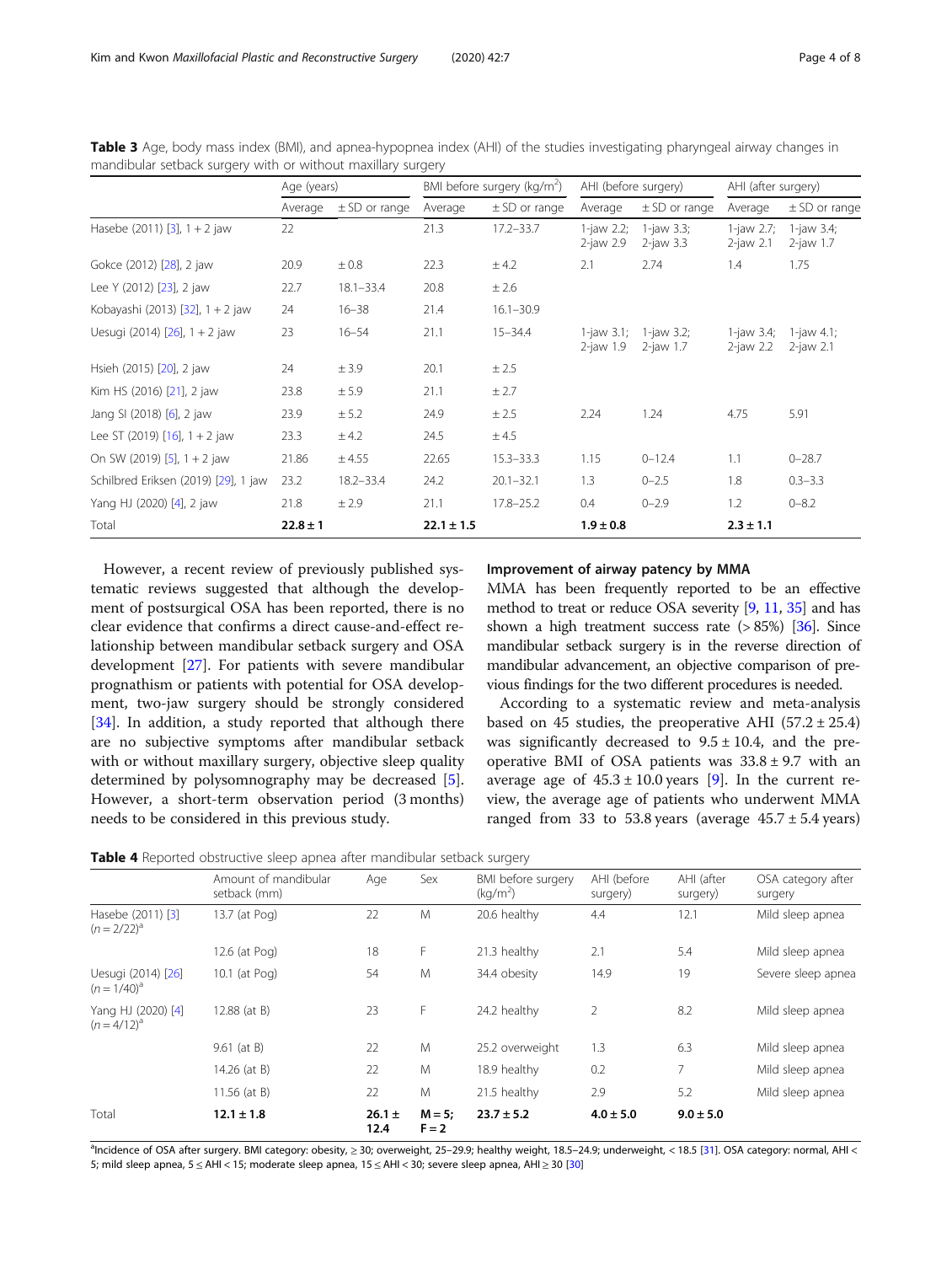based on previous studies [[12,](#page-6-0) [13](#page-6-0), [33](#page-7-0), [37](#page-7-0)–[47\]](#page-7-0) (Table 5). Most of the studies included overweight patients (BMI > 25), and the average preoperative AHI was  $51.1 \pm 12.6$ . The average AHI after MMA ranged from 4.8 to 29.4  $(12.3 \pm 7.5)$ . Interestingly, a comparison of the results of Tables [3](#page-3-0) and 5 revealed that although the AHI was greatly improved after MMA, the value was still higher than the average postoperative AHI after mandibular setback surgery (range,  $1.1-4.75$ ; average,  $2.3 \pm 1.1$ ; Table [3\)](#page-3-0). The improved (decreased) AHI after MMA for OSA was still higher than the increased AHI after mandibular setback. A comparison of the airway dimension revealed that the improved PAS (from  $5.5 \pm 2.8$  mm to  $11.5 \pm 3.8$  mm) after MMA for OSA [[9\]](#page-6-0) was still similar or narrower than the decreased PAS after mandibular setback surgery (preoperative PAS, 9.6–25.1 mm; postoperative PAS,  $9.6-20.3$  mm) [\[1](#page-6-0)]. Most of the patients who underwent mandibular setback surgery were young and not obese on average compared with patients who underwent MMA. Notably, the range of the patients' age, BMI, and perioperative AHI was different between the two groups (mandibular setback vs. MMA).

## Factors related to rare OSA development after mandibular setback

Three factors can explain the sporadic incidence of postoperative OSA after mandibular setback surgery despite the presence of data showing airway narrowing after surgery: age and gender, BMI, and study design.

#### Age and gender

Age can influence sleep by affecting pharyngeal collapsibility during sleep. Aged patients have been reported to show increased pharyngeal collapsibility during sleep [[48](#page-7-0)]. As the age increases, the BMI usually increases with changes in the muscle tone, connective tissue flaccidity, and adipose tissue distribution [[49](#page-7-0)]. However, younger age and female gender are less likely to be affected by air-way collapse [\[50\]](#page-7-0). Interestingly, there is a fundamental difference between males and females in terms of pharyngeal airway anatomy or tissue characteristics. Males are more susceptible than females to load-induced hypoventilation because of the increased airway collapse [[51](#page-7-0)]. There is a vicious cycle between poor sleep and low testosterone levels. A low testosterone level results in a higher OSA risk [[52](#page-7-0)]. Estrogen protects against OSA by exerting antidepressant and sleep effects. A reduced estrogen level could affect the level of serotonin, which controls the tongue and palate muscle tone [\[53\]](#page-7-0). In women who are pregnant or with menopause, the OSA risk is higher [\[54\]](#page-7-0)

As shown in Table 5, patients who underwent MMA are usually older and male compared with patients who underwent mandibular setback surgery. The lack of postoperative OSA after mandibular setback surgery may be attributed to a fundamental difference in demographic variables between patients with mandibular prognathism and patients with OSA. Therefore, if mandibular setback surgery is needed for aged, male patients with a high BMI, it is important to inform the patients of the potential risk of postoperative OSA even though it is very rare.

**Table 5** Age, body mass index (BMI), and apnea-hypopnea index (AHI) of the studies investigating pharyngeal airway changes in maxillomandibular advancement (MMA)

|                       | Age (years)    |                     | BMI before surgery ( $kg/m2$ ) |                     | AHI (before surgery) |                      | AHI (after surgery) |                       |
|-----------------------|----------------|---------------------|--------------------------------|---------------------|----------------------|----------------------|---------------------|-----------------------|
|                       | Average        | $\pm$ SD or (range) | Average                        | $\pm$ SD or (range) | Average              | $\pm$ SD or (range)  | Average             | $\pm$ SD or (range)   |
| Conradt (1997) [37]   | 44             | ± 12                | 28.3                           | ± 3.4               | 51.4                 | ±16.9                | 8.5                 | ± 9.4                 |
| Li (2000) [38]        | 45.6           | ± 20.7              | 31.4                           | ± 6.7               | 71.2                 | ± 27.0               | 7.6                 | ± 5.1                 |
| Fairburn (2007) [33]  | 47.6           | ±10                 | 32.24                          | 4.7                 | 69.2                 | ± 35.8               | 18.6                | ± 6.3                 |
| Jones (2010) [39]     |                |                     | 33.9                           | ± 8.5               | 61.41                | ±19.6                | 29.4                | $±$ 19.4              |
| Dekeister (2006) [40] | 48             | ±7                  | 28                             | 3.4                 | 45.4                 | $\pm$ 18.1 (30-88)   | 8.3                 | $\pm 6.8$ (1-32)      |
| Jaspers (2013) [41]   | 53.8           | ± 9.1               |                                |                     | 36.2                 | $\pm 23.8$ (16-81)   | 11.3                | $\pm$ 16.1 (1-43)     |
| Ronchi (2013) [42]    | 42.3           | ± 9.5               |                                |                     | 58.7                 | ±16                  | 8.1                 | ±7.8                  |
| Bianchi (2014) [12]   | 45             | ±14                 |                                |                     | 56.8                 | ±16.6                | 12.3                | ± 5.5                 |
| Schendel (2014) [13]  | 46.4           | ± 9.7               | 28.6                           |                     | 42.9                 | ± 21.2               | 5.2                 | ± 8.3                 |
| Hsieh (2014) [43]     | 33             | ±7.9                | 22                             | 3.3                 | 35.7                 | ±18.0                | 4.8                 | ± 4.4                 |
| Boyd (2015) [44]      | 48.4           | ± 8.1               | 29.1                           | 4.1                 | 50.4                 | $\pm$ 19.7 (17-87.6) | 8                   | $\pm$ 10.7 (0.2–41.7) |
| Vigneron (2016) [45]  | 40.7           | ± 12.6              | 24.6                           | 4                   | 56.7                 | ± 23.9               | 25.5                | $±$ 20.6              |
| Veys (2017) [46]      | 44.7           | ± 9.5               |                                |                     | 27.7                 | ± 14.7               | 8.5                 | ±10                   |
| de Ruiter (2017) [47] | 54             | $47 - 61$           | 29                             | $27 - 33$           | 52.1                 | ±10                  | 16                  | ±10                   |
| Total                 | $45.7 \pm 5.4$ |                     | $28.7 \pm 3.5$                 |                     | $51.1 \pm 12.6$      |                      | $12.3 \pm 7.5$      |                       |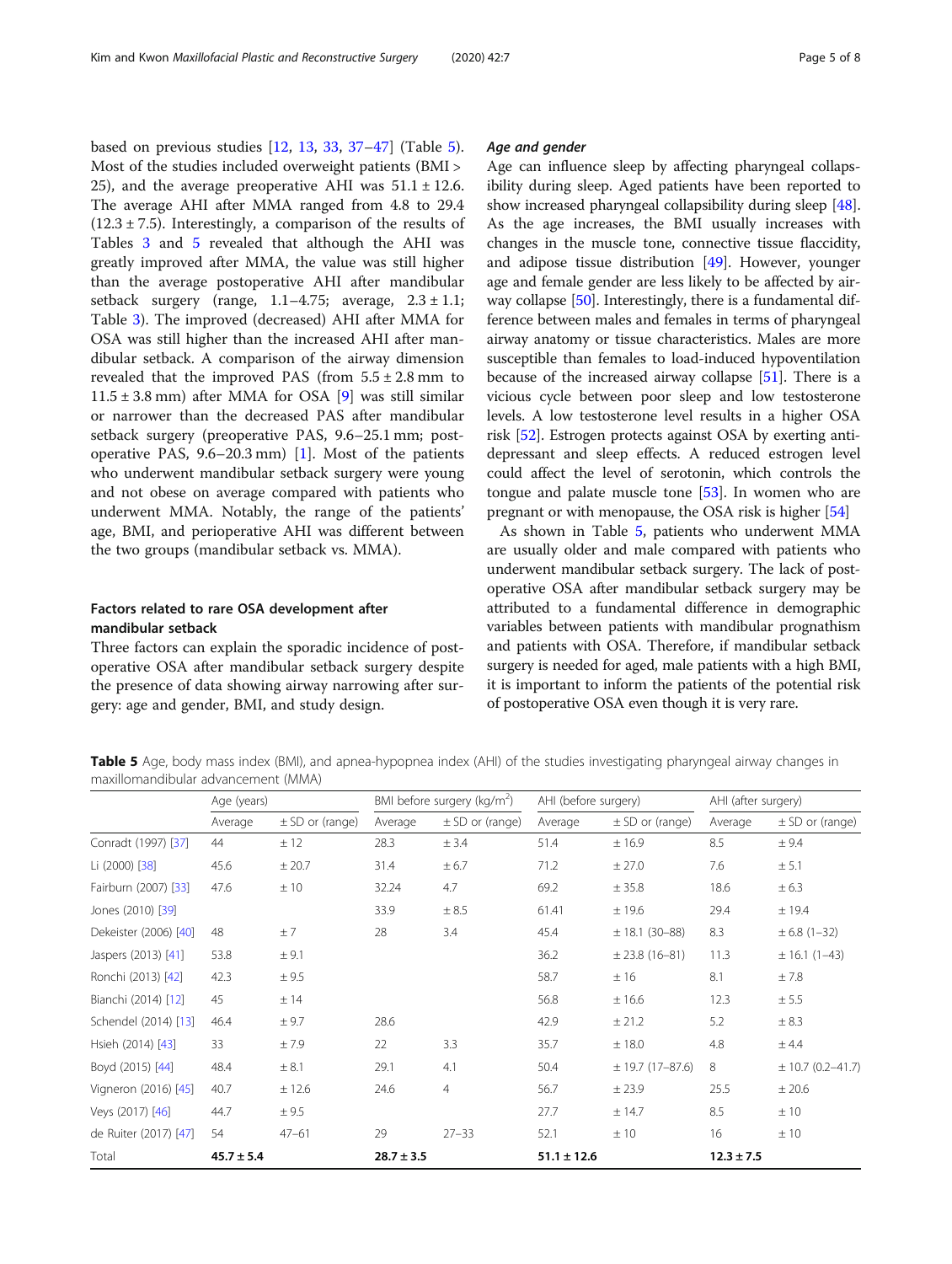#### BMI

OSA is known to affect multiple body systems. The prevalence of OSA is increased in obese subjects. Obesity is a predisposition to OSA [\[55](#page-7-0), [56](#page-7-0)]. An excessive body weight results in structural and functional changes in the upper airway and changes the balance between ventilation and perfusion. OSA patients usually have a more narrow and collapsible pharynx and show a larger cross-sectional area of adipose tissue adjacent to the pharyngeal airway [[57](#page-7-0)]. According to autopsy data, lingual fat is distributed mainly at the posterior tongue (30%) rather than the anterior tongue (11%) or other somatic muscles (3%). Furthermore, lingual fat is significantly correlated with the BMI [[58](#page-7-0)]. The tongue volume is increased in patients with OSA. Fat deposition at the base of the tongue has been found to be significantly increased in patients with OSA compared with control patients without OSA. This finding may also explain the significant effect of obesity on OSA [\[59\]](#page-7-0).

The relationship between OSA and obesity can be explained by the increased collapsibility of the airway due to substantial fat accumulation in two areas: the pharyngeal airway and lungs (Figure 1). First, the pharyngeal airway may be decreased due to an excess of soft tissue content relative to the existing size of the mandibular skeleton. This can increase tissue pressure surrounding the pharyngeal airway. Second, the lung volume may be decreased by excessive visceral fat deposition in a given chest volume between the vertebrae and rib cage. These can reduce tracheal traction forces and tension in the pharyngeal wall [[60](#page-7-0)]. Therefore, an efficient strategy for the treatment of OSA would be to increase the framework size or reduce the soft tissue volume. On the other hand, the



surrounding the pharyngeal airway. The lung volume may be decreased by excessive visceral fat deposition in the chest cavity between the vertebrae and ribs

development of postoperative OSA after mandibular setback surgery could be related to the reduction of both the mandibular skeletal framework size and the soft tissue surrounding the pharyngeal airway. It can be hypothesized that the collapsibility of the pharyngeal airway is different between patients with OSA and patients with mandibular prognathism. In addition, a considerable BMI difference between patients with mandibular prognathism and patients with OSA can explain the rare occurrence of postoperative OSA after mandibular setback surgery.

#### Study design

A number of studies investigating airway changes after mandibular setback surgery have fundamental problems in their design including the lack of a normal control group. They mostly compared one-jaw and two-jaw surgery without data for the normal control. The lack of a matched control group in terms of gender, age, or BMI results in uncertainty whether the airway volume reduction after mandibular setback indicates a real risk of OSA. Moreover, most previous studies did not examine the preoperative BMI or sleep disorders; thus, it is difficult to clarify whether postoperative OSA is caused by the aggravation of preexisting conditions or primarily by the surgery itself. To the best of our knowledge, only one study has compared the preoperative and postoperative pharyngeal airway in cases of mandibular setback surgery with maxillary surgery using age- and sex-matched control subjects [\[20\]](#page-6-0). According to this previous study, the TPV was significantly reduced from 23.1 cm<sup>3</sup> to 20.4 cm<sup>3</sup> after surgery. The reduced TPV after surgery was not lower in the experimental group compared with the age-, sex-, and BMI-matched normal control group  $(17.6 \text{ cm}^3)$ . In a systematic review by Canellas et al., airway volume reduction in mandibular setback surgery and a decreased minimum cross-sectional area were not accompanied by signs and symptoms of OSA [[1](#page-6-0)]. The association can be better investigated by a well-designed case-control clinical study with a larger number of normal subjects.

Recently, it has been revealed that obstruction sites may not be visible on conventional radiographic evaluation or awake clinical examination. Therefore, drug-induced sleep endoscopy is widely used for a reliable assessment of the level and degree of upper airway obstruction [[61](#page-7-0)]. The site of obstruction or pattern of obstruction may be different between the awake and sleep status in patients with OSA and mandibular prognathism. Therefore, this should be considered in the detection and analysis of potential postoperative OSA after mandibular setback.

### Conclusion

Mandibular setback surgery may be a risk factor for sleep-disordered breathing considering the evidence of decreased pharyngeal airway volume after surgery. However, there are only a few reported cases of postoperative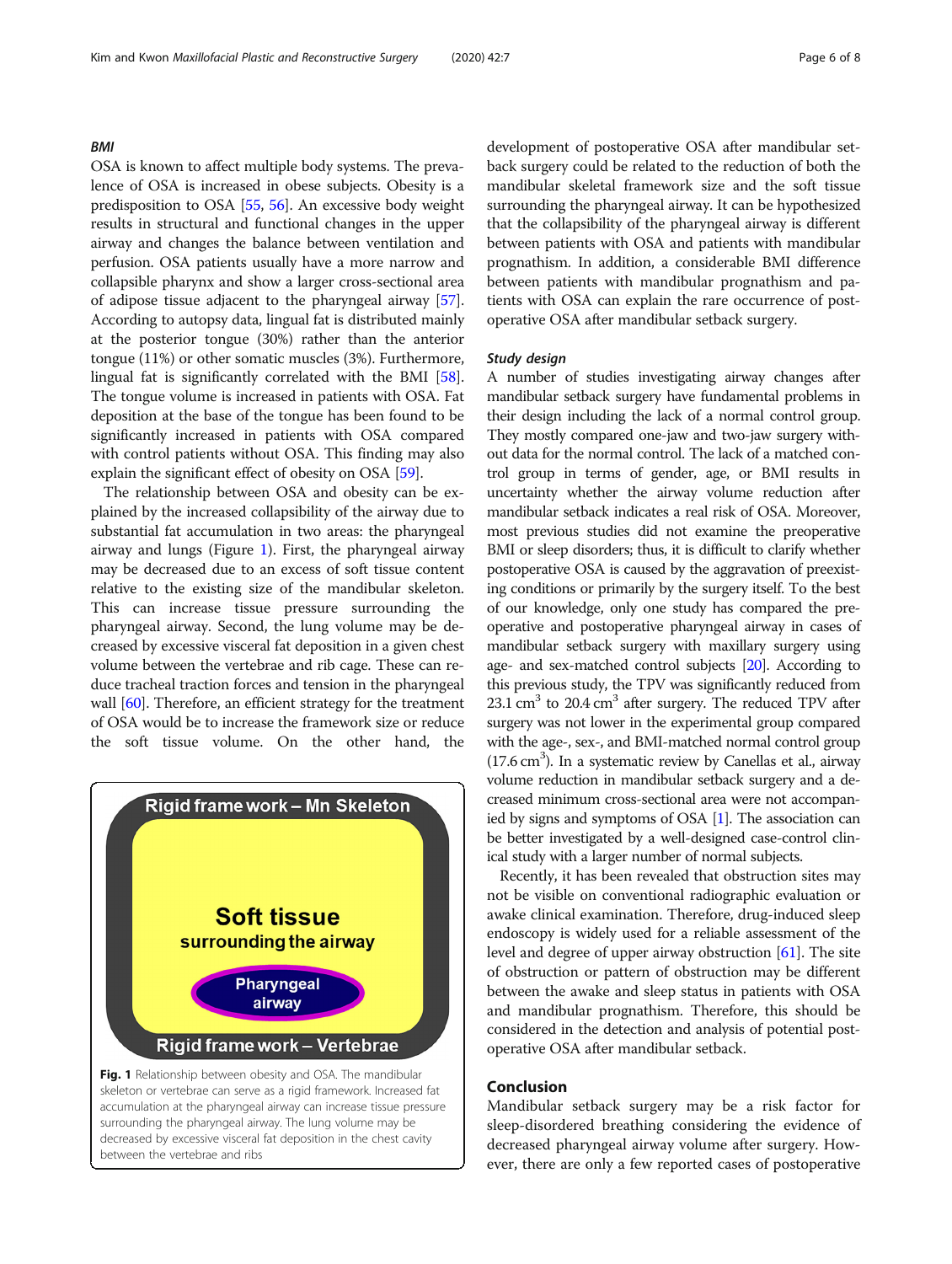<span id="page-6-0"></span>OSA after mandibular setback surgery. It is possible that risk factors for OSA development, such as older age, high BMI, and male gender, are not prevalent in the study population. The BMI and presurgical conditions should be considered in the evaluation of the airway. Therefore, the preoperative evaluation and management of co-morbid conditions would be essential for the prevention of OSA after mandibular setback surgery. Patients having high-risk factors for OSA development need to be aware of potential postoperative OSA after mandibular setback surgery despite its low incidence.

#### **Abbreviations**

AHI: Apnea-hypopnea index; BMI: Body mass index; MMA: Maxillomandibular advancement; OSA: Obstructive sleep apnea; PAS: Pharyngeal airway space; TPV: Total pharyngeal airway volume

#### Acknowledgements

None

#### Authors' contributions

JWK and TGK drafted the manuscript. JWK and TGK critically revised the manuscript. The authors read and approved the final manuscript.

#### Funding

This study received no specific grant from any funding agency in the public, commercial, or non-profit sectors.

#### Availability of data and materials

Not applicable. (Data sharing not applicable to this article as no datasets were generated or analyzed during the current study.)

#### Ethics approval and consent to participate

Not applicable.

#### Consent for publication

Written informed consent was obtained from the patient for the publication of this report and any accompanying images.

#### Competing interests

The authors declare that they have no competing interests.

#### Received: 25 February 2020 Accepted: 5 March 2020 Published online: 17 March 2020

#### References

- 1. Canellas JV, Barros HL, Medeiros PJ, Ritto FG (2016) Sleep-disordered breathing following mandibular setback: a systematic review of the literature. Sleep Breath 20:387–394
- He J, Wang Y, Hu H, Liao Q, Zhang W, Xiang X, Fan X (2017) Impact on the upper airway space of different types of orthognathic surgery for the correction of skeletal class III malocclusion: a systematic review and metaanalysis. Int J Surg 38:31–40
- Hasebe D, Kobayashi T, Hasegawa M, Iwamoto T, Kato K, Izumi N, Takata Y, Saito C (2011) Changes in oropharyngeal airway and respiratory function during sleep after orthognathic surgery in patients with mandibular prognathism. Int J Oral Maxillofac Surg 40:584–592
- Yang HJ, Jung YE, Kwon IJ, Lee JY, Hwang SJ (2020) Airway changes and prevalence of obstructive sleep apnoea after bimaxillary orthognathic surgery with large mandibular setback. Int J Oral Maxillofac Surg 49:342–349
- 5. On SW, Kim HJ, Cho DH, Moon YR, Il Song S (2019) Silent changes in sleep quality following mandibular setback surgery in patients with skeletal class III malocclusion: a prospective study. Sci Rep 9:9737
- 6. Jang SI, Ahn J, Paeng JY, Hong J (2018) Three-dimensional analysis of changes in airway space after bimaxillary orthognathic surgery with maxillomandibular setback and their association with obstructive sleep apnea. Maxillofac Plast Reconstr Surg 40:33
- 7. Fernandez-Ferrer L, Montiel-Company JM, Pinho T, Almerich-Silla JM, Bellot-Arcis C (2015) Effects of mandibular setback surgery on upper airway dimensions and their influence on obstructive sleep apnoea - a systematic review. J Craniomaxillofac Surg 43:248–253
- 8. Aurora RN, Casey KR, Kristo D, Auerbach S, Bista SR, Chowdhuri S, Karippot A, Lamm C, Ramar K, Zak R et al (2010) Practice parameters for the surgical modifications of the upper airway for obstructive sleep apnea in adults. Sleep 33:1408–1413
- 9. Zaghi S, Holty JE, Certal V, Abdullatif J, Guilleminault C, Powell NB, Riley RW, Camacho M (2016) Maxillomandibular advancement for treatment of obstructive sleep apnea: a meta-analysis. JAMA Otolaryngol Head Neck Surg 142:58–66
- 10. Hsieh YJ, Liao YF (2013) Effects of maxillomandibular advancement on the upper airway and surrounding structures in patients with obstructive sleep apnoea: a systematic review. Br J Oral Maxillofac Surg 51:834–840
- 11. Louro RS, Calasans-Maia JA, Mattos CT, Masterson D, Calasans-Maia MD, Maia LC (2018) Three-dimensional changes to the upper airway after maxillomandibular advancement with counterclockwise rotation: a systematic review and meta-analysis. Int J Oral Maxillofac Surg 47:622–629
- 12. Bianchi A, Betti E, Tarsitano A, Morselli-Labate AM, Lancellotti L, Marchetti C (2014) Volumetric three-dimensional computed tomographic evaluation of the upper airway in patients with obstructive sleep apnoea syndrome treated by maxillomandibular advancement. Br J Oral Maxillofac Surg 52: 831–837
- 13. Schendel SA, Broujerdi JA, Jacobson RL (2014) Three-dimensional upperairway changes with maxillomandibular advancement for obstructive sleep apnea treatment. Am J Orthod Dentofacial Orthop 146:385–393
- 14. Hatab NA, Konstantinovic VS, Mudrak JK (2015) Pharyngeal airway changes after mono- and bimaxillary surgery in skeletal class III patients: cone-beam computed tomography evaluation. J Craniomaxillofac Surg 43:491–496
- 15. Hong JS, Park YH, Kim YJ, Hong SM, Oh KM (2011) Three-dimensional changes in pharyngeal airway in skeletal class III patients undergoing orthognathic surgery. J Oral Maxillofac Surg 69:e401–e408
- 16. Lee ST, Park JH, Kwon TG (2019) Influence of mandibular setback surgery on three-dimensional pharyngeal airway changes. Int J Oral Maxillofac Surg 48: 1057–1065
- 17. Park JW, Kim NK, Kim JW, Kim MJ, Chang YI (2010) Volumetric, planar, and linear analyses of pharyngeal airway change on computed tomography and cephalometry after mandibular setback surgery. Am J Orthod Dentofacial Orthop 138:292–299
- 18. Park SB, Kim YI, Son WS, Hwang DS, Cho BH (2012) Cone-beam computed tomography evaluation of short- and long-term airway change and stability after orthognathic surgery in patients with class III skeletal deformities: bimaxillary surgery and mandibular setback surgery. Int J Oral Maxillofac Surg 41:87–93
- 19. Shah DH, Kim KB, McQuilling MW, Movahed R, Shah AH, Kim YI (2016) Computational fluid dynamics for the assessment of upper airway changes in skeletal class III patients treated with mandibular setback surgery. Angle Orthod 86:976–982
- 20. Hsieh YJ, Chen YC, Chen YA, Liao YF, Chen YR (2015) Effect of bimaxillary rotational setback surgery on upper airway structure in skeletal class III deformities. Plast Reconstr Surg 135:361e-369e
- 21. Kim HS, Kim GT, Kim S, Lee JW, Kim EC, Kwon YD (2016) Three-dimensional evaluation of the pharyngeal airway using cone-beam computed tomography following bimaxillary orthognathic surgery in skeletal class III patients. Clin Oral Investig 20:915–922
- 22. Kim MA, Kim BR, Youn JK, Kim YJ, Park YH (2014) Head posture and pharyngeal airway volume changes after bimaxillary surgery for mandibular prognathism. J Craniomaxillofac Surg 42:531–535
- 23. Lee Y, Chun YS, Kang N, Kim M (2012) Volumetric changes in the upper airway after bimaxillary surgery for skeletal class III malocclusions: a case series study using 3-dimensional cone-beam computed tomography. J Oral Maxillofac Surg 70:2867–2875
- 24. Li YM, Liu JL, Zhao JL, Dai J, Wang L, Chen JW (2014) Morphological changes in the pharyngeal airway of female skeletal class III patients following bimaxillary surgery: a cone beam computed tomography evaluation. Int J Oral Maxillofac Surg 43:862–867
- 25. Yang Y, Yang K, Zhao Y (2018) Three-dimensional changes in the upper airway of skeletal class III patients after different orthognathic surgical procedures. J Oral Maxillofac Surg 76:155–164